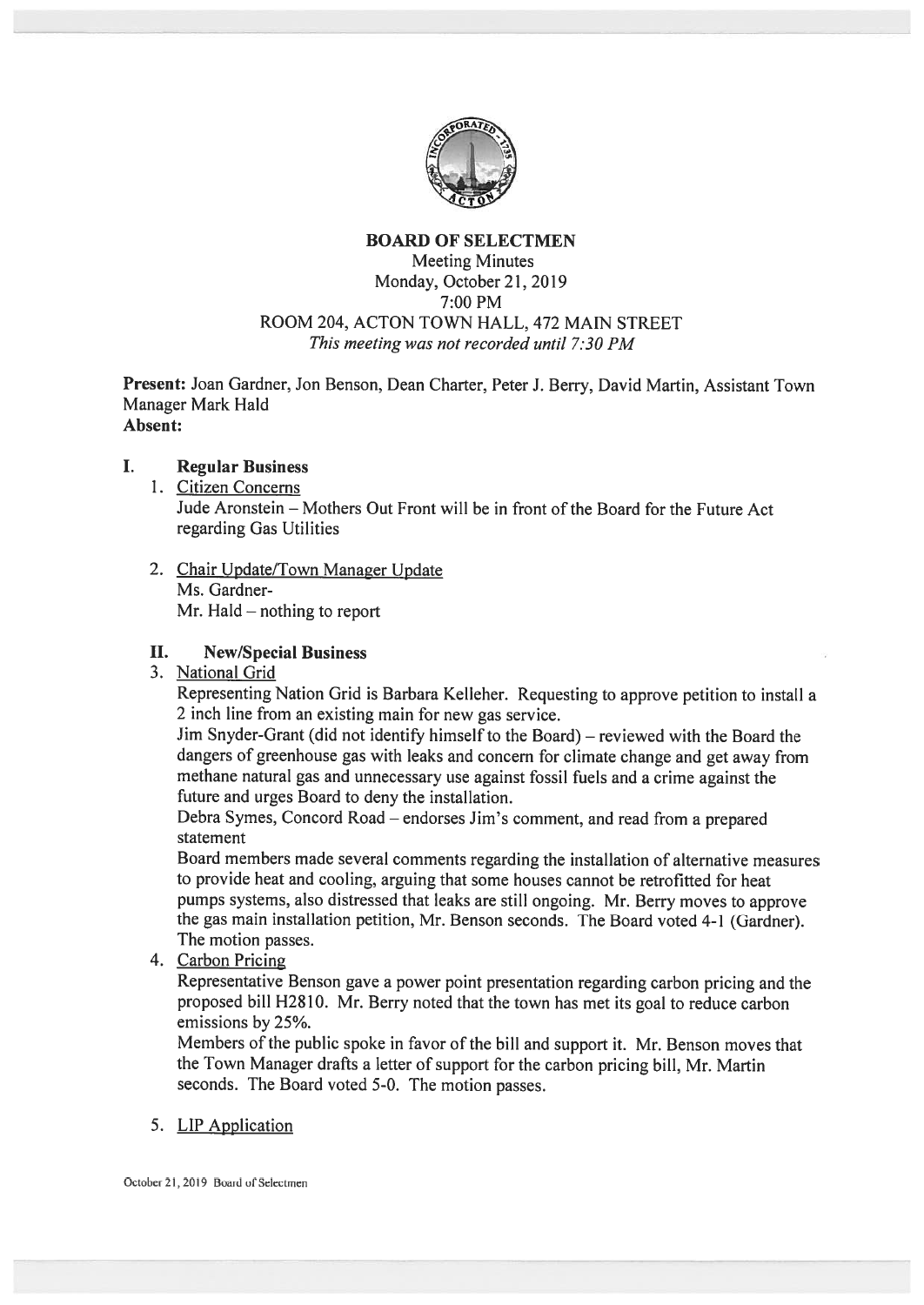

Mark O'Hagan will be using <sup>a</sup> heat pump system with the building. Looking for the Board to do <sup>a</sup> formal vote of suppor<sup>t</sup> and sign the LIP for submittal. Mr. O'Hagan will also consider installing EV stations at the location. Comments from the public included requiring air source heat pumps, and wiring for charging stations for electric vehicles. Mr. Benson moves to adopt the October 21, 2019 letter of support as drafted with typos corrected and the Chair to sign the LIP application, Mr. Martin seconds. Board voted 5- 0. The motion passes.

### 6. Committee Membership Term Limits Discussion

Mr. Berry opened the discussion regarding <sup>a</sup> committee membership term limits in accordance to the VCC Committee Handbook, also presented was <sup>a</sup> draft guideline for new Selectmen members. VCC Chair Greg Hutchings looking for guidance from the Selectmen in terms of recruiting. The current trend is that the VCC does not actively recruit for Boards or Committees. Mr. Hutchings gets updated committee membership lists from the Town Clerk and vacant volunteer openings from the website and works with IT Department to remove committees that are fully staffed (from volunteer opportunities web page). Mr. Hutchings feels as though we should keep all committees having open positions listed to have <sup>a</sup> waiting list of applicants available. Looking for guidance from the Board to interview candidates and keep them on <sup>a</sup> waiting list when committee reappointments are due in June, and to look at members who have served 2 full terms to potentially allow new members to join in June (if current member does not want to seek re-appointment). Mr. Berry is in favor of implementing this as <sup>a</sup> BOS policy prior to the June reappointments. Mr. Berry moves to have VCC create <sup>a</sup> spreadsheet of committees that have term limits approaching by June to create <sup>a</sup> waiting list. Members of the public weighed in on several issues such as making a particular Board (Planning) an elected seat in order to have voter weigh on memberships. Other members of the public feels that we should be encouraging new members or applicants to not feel discouraged with prolonged memberships, and consider adding more associate members to committees, rotate voting members. Mr. Berry encourages the VCC to continue to authorize the VCC to advertise for committees who have vacancies and encourage people to apply and create <sup>a</sup> waiting list (roster) for future openings after <sup>a</sup> <sup>2</sup> term max has been reached.

7. MPO Designee for MPO Election

Mr. Berry moves the Chair to sign MPO form and to appoint Austin (Cyganiewicz) to attend to vote in place of the Chair, Mr. Martin seconds. The Board voted 5-0. The motion carries.

8. Authorize Town Manager to Secure Loans

Mr. Martin explained to the Board about the <sup>2</sup> <sup>p</sup>hase build — need to the loan and then the second <sup>p</sup>hase of the bonding. This would authorize the TM to begin the paperwor<sup>k</sup> on the construction <sup>p</sup>hase. This wouldn't pass if it doesn't pass at Town Meeting. Mr. Martin moves that the Town Manager is hereby authorized on behalf of the Applicant to file applications and execute agreements for gran<sup>t</sup> and/or loan assistance as well as furnishing such information, data and documents pertaining to the applicant for <sup>a</sup> grant(s) and/or loan(s) as may be required; and otherwise to act as the authorized representative of the Applicant in connection with this application; that the purpose of said loan(s), if